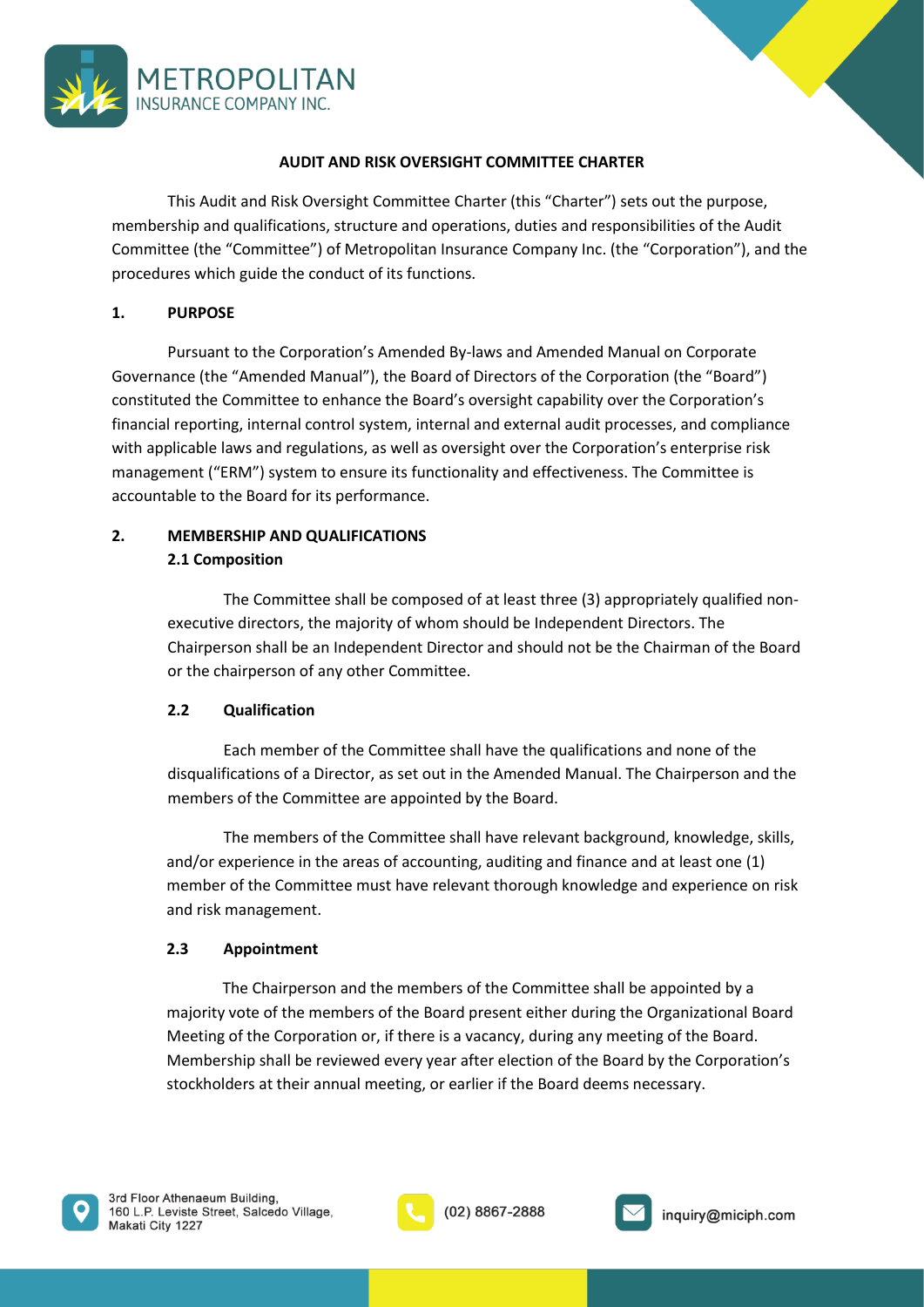



# **2.4 Resignation / Removal**

In the event that the Chairperson or any member of the Committee tenders his/her resignation from the Committee, such resignation shall become effective upon acceptance by the Board.

The Chairperson of the Committee or any of its members may be removed from office by action of the Board.

# **3. STRUCTURE AND OPERATIONS**

# **3.1 Meetings**

The Committee shall meet at least quarterly without the presence of the President and Chief Executive Officer or other Management team members, other than the executive directors who are also members of the Committee, and periodically meet with the Internal Audit Group Head, and at such times and places as it considers appropriate and as designated in the notice. The Chairperson of the Committee, any Committee member, or the Corporate Secretary of the Corporation may call a meeting of the Committee.

# **3.2 Quorum**

Attendance of at least a majority of all the Committee members shall constitute a quorum for the Committee to transact business in a meeting to be convened. The Committee shall act only on the affirmative vote of at least a majority of the members present at a meeting at which there is a quorum.

# **3.3 Chairperson**

The Chairperson of the Committee shall preside in all meetings of the Committee. In the absence of the Chairperson, the Committee members present shall elect one of their members as chairperson of the meeting.

# **3.4 Secretary of the Meeting**

The Corporation's Corporate Secretary shall be the secretary of the Committee.

# **3.5 Notice of the Meeting**

A notice of each meeting setting out the date, time, venue, and agenda shall be sent to each member of the Committee at least two (2) working days prior to the date of the meeting.

# **3.6 Record of Meetings**

Full minutes of the proceedings of, and resolutions made during, Committee meetings, shall be kept by the Corporate Secretary. Notices, minutes, agenda and materials



(02) 8867-2888

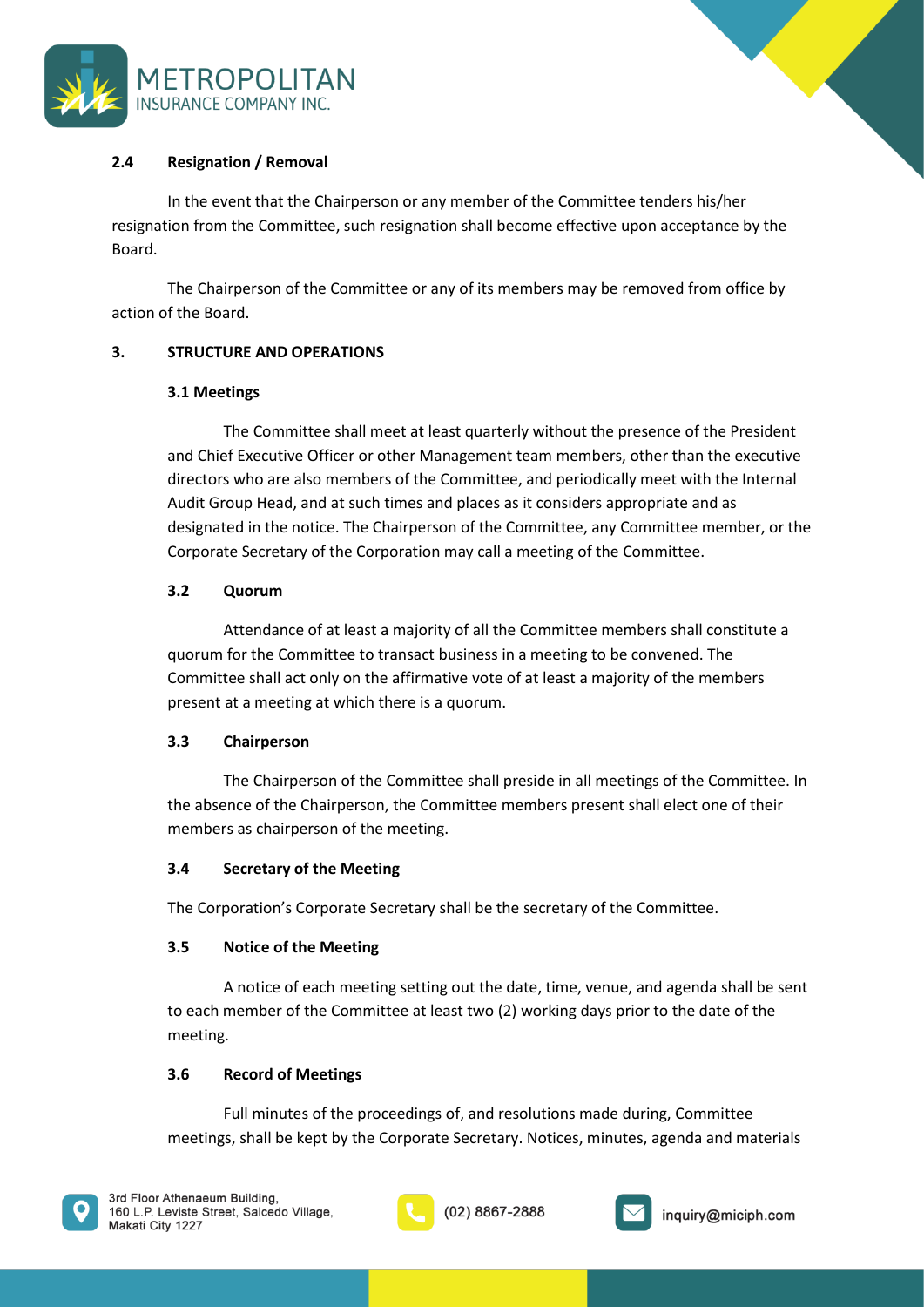

**METROPOLITAN** 

presented during meetings will be made available to any Committee member upon request to the Corporate Secretary.

### **3.7 Other Attendees**

As necessary, the Committee may invite members of management and the organizational staff to attend the Committee meetings to provide relevant information or data necessary for the matters for discussion during the Committee meeting. At the discretion of the Committee, separate meetings with any member of the Corporation's management may be held, whenever it is deemed appropriate by the Committee for the exercise of its functions.

### **3.8 Access to Resources**

The Committee shall have full access to management, personnel and records for the purpose of performance of its duties and responsibilities hereunder. The Committee may also obtain external legal counsel or independent professional advice if it considers it necessary in the performance of its functions.

### **3.9 Authority**

The Committee shall have the authority to conduct or order the investigation into any matter within its scope of responsibility and all directors, officers and employees of the Corporation are enjoined to cooperate as requested by the Committee, without interference or censorship by management.

# **4. DUTIES AND RESPONSIBILITIES**

The Committee is responsible for overseeing the Senior Management in establishing and maintaining an adequate, effective and efficient internal control framework. It ensures that systems and processes are designed to provide assurance in areas including reporting, monitoring compliance with laws, regulations and internal policies, efficiency and effectiveness of operations, and safeguarding of assets.

The Committee shall have the duties and responsibilities, namely:

- a. recommend the approval of the Internal Audit Charter, which formally defines the role of Internal Audit and the audit plan, as well as oversee the implementation of the Internal Audit Charter;
- b. enhance the oversight capability of the Board over the Corporation's financial reporting, internal control system, internal and external audit processes, and compliance with applicable laws and regulations;
- c. prior to the commencement of the audit, discuss with the External Auditor the nature, scope and audit resources/expenses, and ensure proper coordination if more than one (1) audit firm is involved in the activity to secure proper coverage and minimize duplication of efforts;
- d. have a robust process for approving and recommending the appointment, reappointment, removal, and fees of the External Auditor duly accredited by the Securities and Exchange Commission ("SEC"), who undertakes an independent audit of



(02) 8867-2888

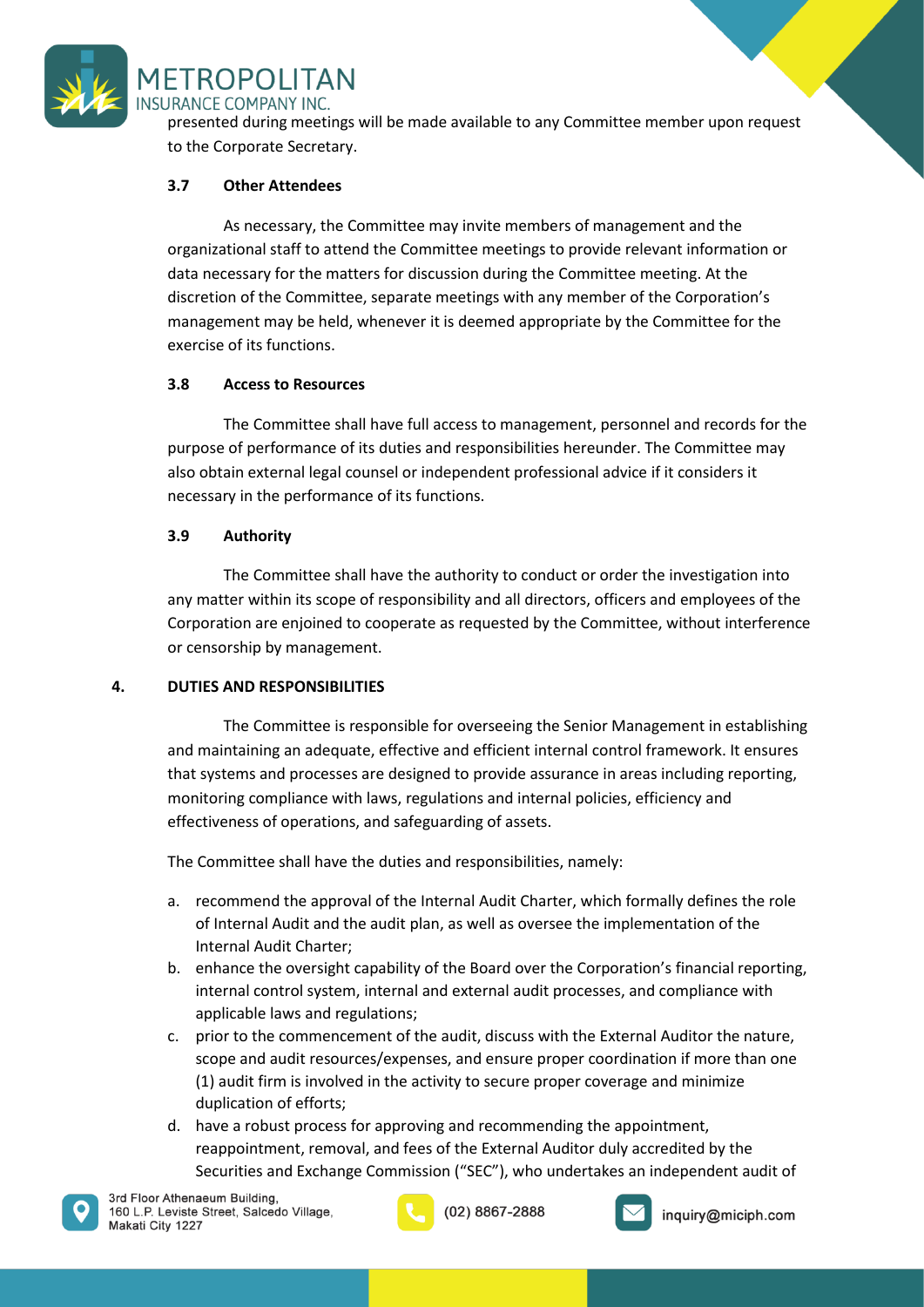

the Corporation, and provides an objective assurance on the manner by which the financial statements should be prepared and presented to the stockholders. The appointment, reappointment, and removal of the External Auditor shall be recommended by the Committee and approved by Board and ratified by the shareholders;

- e. be responsible for assessing the integrity and independence of the External Auditor and exercising effective oversight to review and monitor the External Auditor's independence and objectivity and the effectiveness of the audit process, taking into consideration relevant Philippine professional and regulatory requirements, as well as be responsible for reviewing and monitoring the External Auditor's suitability and effectiveness on an annual basis;
- f. perform oversight functions with respect to the Internal and External Auditors of the Corporation, ensuring the independence of one from the other, freedom from interference from outside parties, and their unrestricted access to such records, properties and personnel of the Corporation necessary to enable them to perform their respective audit functions, and review the reports submitted by them;
- g. evaluate and determine any non-audit work performed by the External Auditor, and periodically review the non-audit fees paid to the External Auditor in relation to the total fees paid to him and to the Corporation's overall consultancy expenses. The Committee shall disallow any non-audit work that will conflict with his duties as an External Auditor or may pose a threat to his independence. The non-audit work, if allowed, shall be disclosed in the Corporation's Annual Report and Annual Corporate Governance Report. The Committee shall be alert for any potential conflict of interest situations, given the guidelines or policies on non-audit services, which could be viewed as impairing the External Auditor's objectivity and independence;
- h. establish and identify the reporting line of the Internal Audit Group Head to enable him to properly fulfill his duties and responsibilities. For this purpose, the Internal Audit Group Head shall directly report to the Committee;
- i. through the Internal Audit Group, monitor and evaluate the adequacy and effectiveness of the Corporation's internal control system, integrity of financial reporting and security of physical and information assets. Well-designed internal control procedures and processes that will provide a system of checks and balances shall be established in order to (i) safeguard the Corporation's resources and ensure their effective utilization, (ii) prevent occurrence of fraud and other irregularities, (c) protect the accuracy and reliability of the Corporation's financial data, and (d) ensure compliance with applicable laws and regulations;
- j. oversee the Internal Audit Group, and recommend the appointment and/or grounds for approval of an Internal Audit Group Head. The Committee shall also approve the terms and conditions for outsourcing internal audit services;
- k. review and monitor the Management's responsiveness to the Internal Auditor's findings and recommendations;
- l. review and approve all interim and annual financial statements before submission to the Board, with particular focus on the following:
	- (i) any changes in accounting policies and practices;
	- (ii) areas where a significant amount of judgment has been exercised;
- (iii) significant adjustments resulting from audit;<br>3rd Floor Athenaeum Building,



(02) 8867-2888

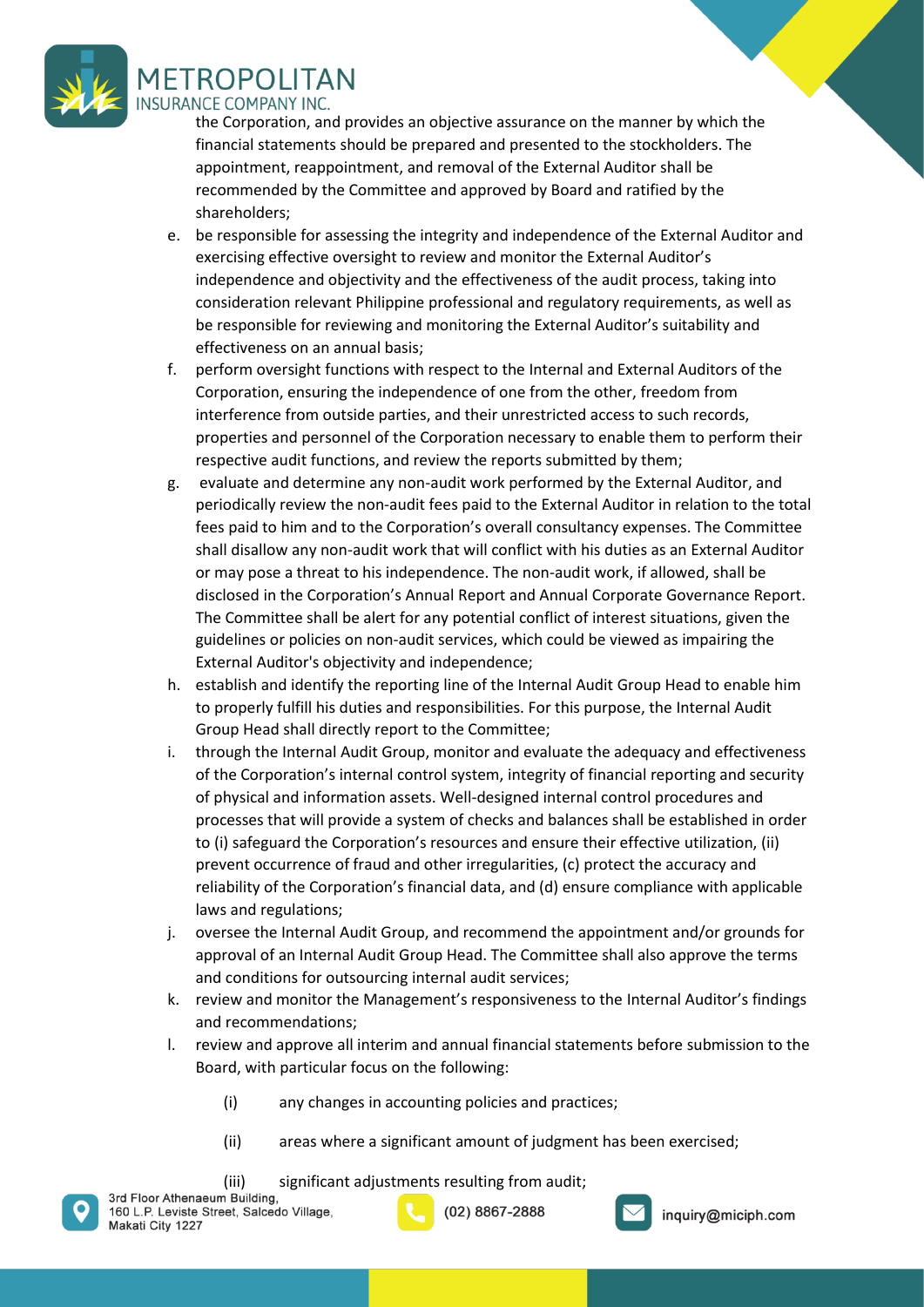

- (iv) going concern assumptions;
- (v) compliance with accounting standards; and
- (vi) compliance with tax, legal and regulatory requirements;
- m. review the disposition of the recommendations in the External Auditor's management letter;
- n. coordinate, monitor and facilitate compliance with laws, rules and regulations;
- o. ensure that the accounting and auditing processes, practices and methods of the Corporation comply with Philippine and internationally-accepted standards;
- p. develop a transparent financial management system that will ensure the integrity of internal control activities throughout the Corporation through a step-by-step procedures and policies handbook that will be used by the entire organization;
- q. supervise Management in Management's formulation of rules and procedures on financial reporting and internal controls in accordance with the following and such other guidelines as may be determined by the Board, namely:

(i) the extent of Management's responsibility in the preparation of financial statements of the Corporation and the delineation of the responsibilities pertaining to the External Auditor must be clearly set out;

(ii) the system of internal control should be effective in ensuring the integrity of financial reports and maintaining protection of the assets of the Corporation for the benefit of all stockholders and other stakeholders;

(iii) the scope of the internal audit examinations based on approved audit plans should include, at the minimum, evaluation of adequacy and effectiveness of controls on governance, operations, information systems, protection of assets and compliance with contracts, laws, rules and regulations; and

- (iv) there should be consistent compliance with SEC's financial reporting requirements;
- r. develop a formal ERM plan which contains the following elements:

(i) common language or register of risks;

(ii) well-defined risk management goals, objectives and oversight;

(iii) uniform processes of assessing risks and developing strategies to manage prioritized risks;

- (iv) designing and implementing risk management strategies; and
- (v) continuing assessments to improve risk strategies, processes and measures;
- s. oversee the implementation of the ERM plan, conduct regular discussions on the Corporation's prioritized and residual risk exposures based on regular risk management reports, and assess how the concerned units or offices are addressing and managing these risks;





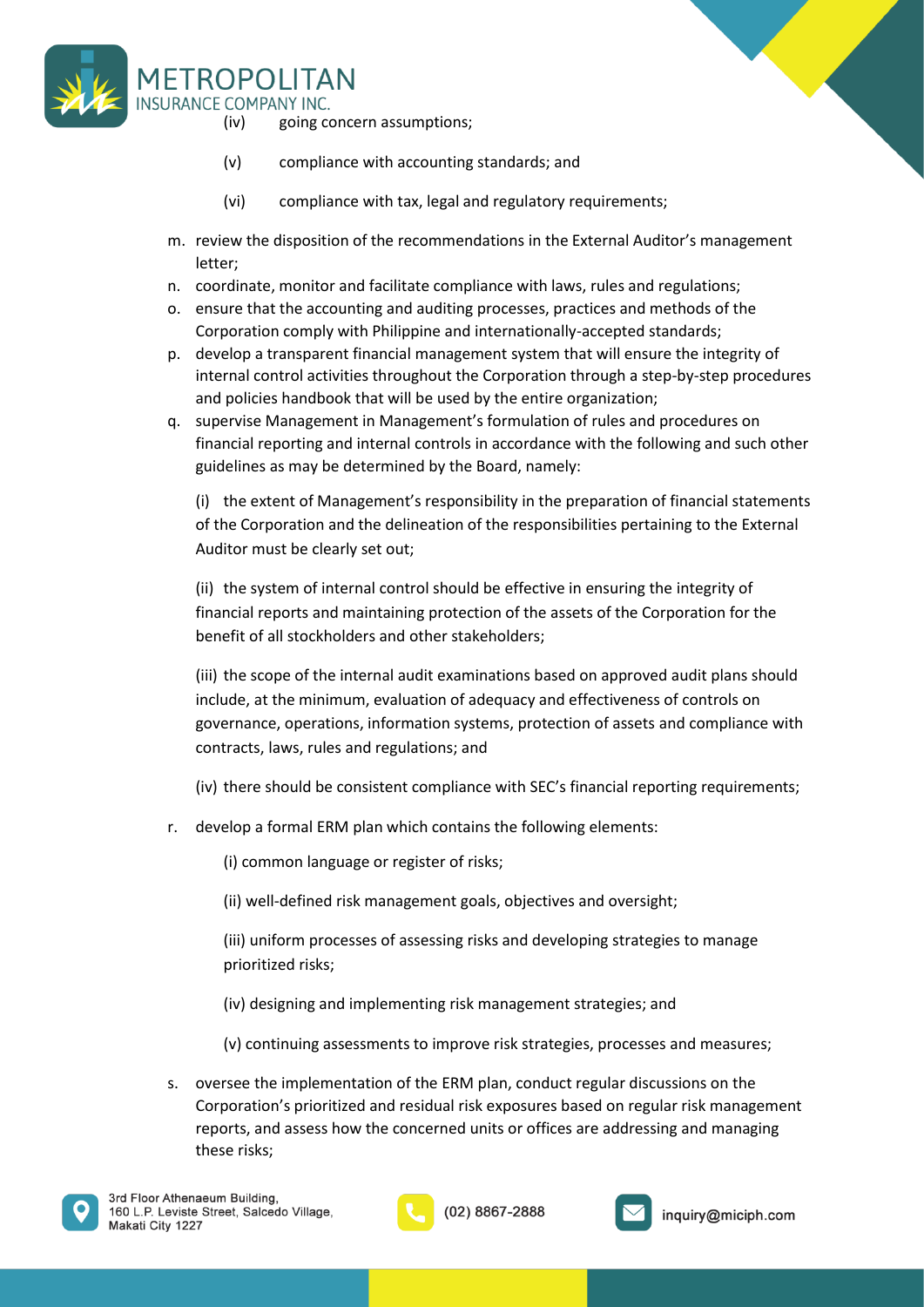

- evaluate the risk management plan to ensure its continued relevance, comprehensiveness and effectiveness, revisit defined risk management strategies, look for emerging or changing material exposures, and stay abreast of significant developments that seriously impact the likelihood of harm or loss;
- u. advise the Board on its risk appetite levels and risk tolerance limits;
- v. review at least annually the Corporation's risk appetite levels and risk tolerance limits based on changes and developments in the business, the regulatory framework, the external economic and business environment, and when major events occur that are considered to have major impacts on the Corporation;
- w. assess the probability of each identified risk becoming a reality and estimate its possible significant financial impact and likelihood of occurrence. Priority areas of concern are those risks that are the most likely to occur and to impact the performance and stability of the Corporation and its stakeholders;
- x. provide oversight over Management's activities in managing credit, market, liquidity, operational, legal and other risk exposures of the Corporation. This function includes regularly receiving information on risk exposures and risk management activities from Management;
- y. report to the Board on a regular basis, or as deemed necessary, the Corporation's material risk exposures, the actions taken to reduce the risks, and recommend further action or plans, as necessary; and
- z. perform other activities which the Committee deems appropriate as necessary and desirable for the performance of its duties and function under this Charter, as well such other responsibilities which the Board may assign to the Committee from time to time.

# **5. REPORTING PROCESS**

# **5.1 Report of Meetings Convened**

The Chairperson of the Committee, or in his absence, the chairperson of the meeting, shall report to the Board on the decisions and recommendations made by the Committee during the meeting it has convened in the next scheduled Board meeting.

# **5.2 Other Reports**

The Committee shall prepare such reports as may be necessary to document the activities of the Committee in the performance of its functions and duties. Such reports shall be included in the Corporation's annual report and other corporate disclosures as may be required by the SEC and/or the Philippine Stock Exchange, Inc. (the "Exchange").

# **5.3 Report on Critical Issues / Issuance of Certifications**

The Committee shall render the necessary reports to the Board and issue such certifications as it may deem appropriate on critical compliance issues which it has discovered, reviewed and evaluated in the performance of its functions under this Charter, including but not limited to those relating to material errors, fraud and sufficiency of risk controls.